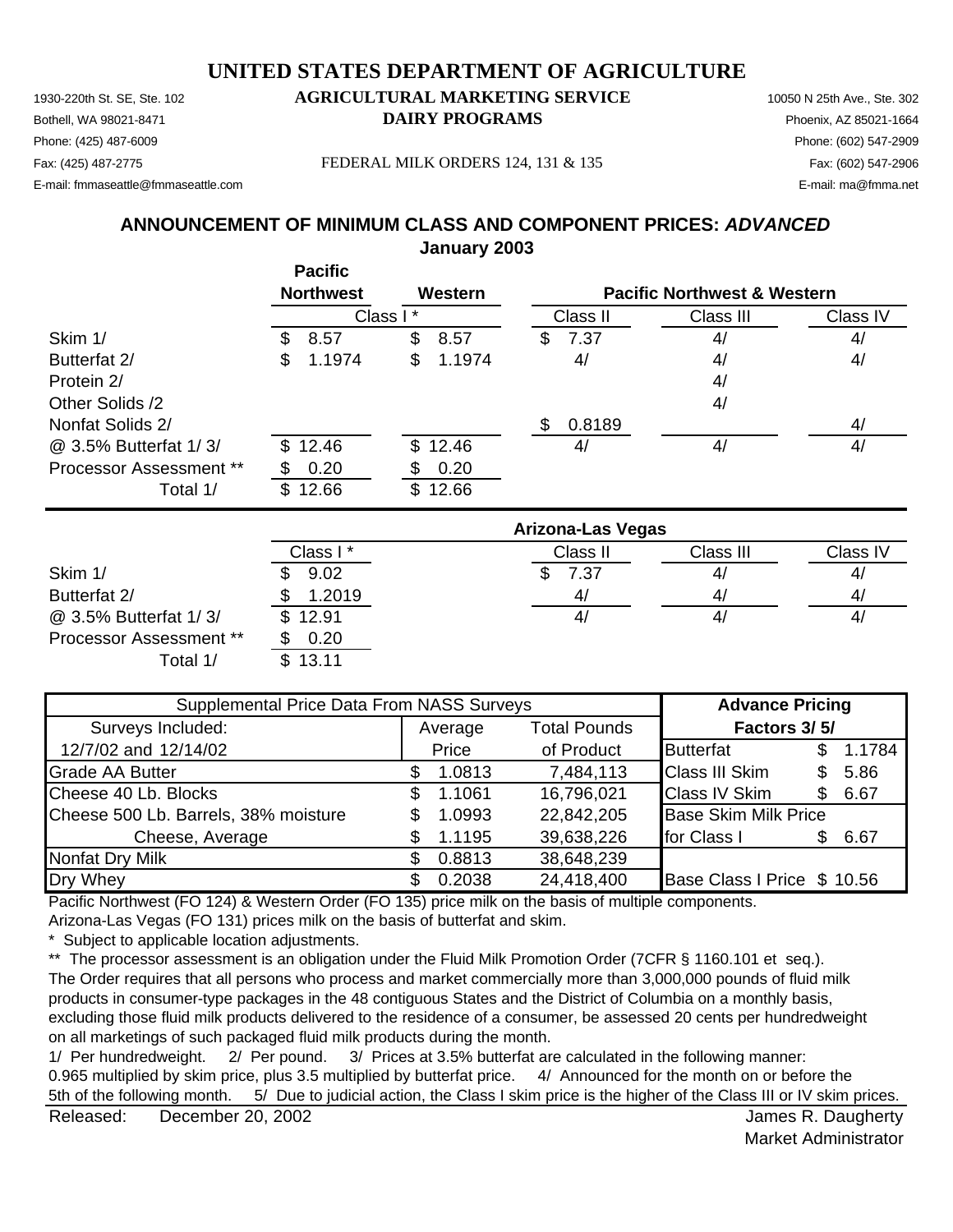1930-220th St. SE, Ste. 102 **AGRICULTURAL MARKETING SERVICE** 10050 N 25th Ave., Ste. 302 Bothell, WA 98021-8471 **DAIRY PROGRAMS** Phoenix, AZ 85021-1664 Phone: (425) 487-6009 Phone: (602) 547-2909 E-mail: fmmaseattle@fmmaseattle.com E-mail: ma@fmma.net

Fax: (425) 487-2775 FEDERAL MILK ORDERS 124, 131 & 135 Fax: (602) 547-2906

#### **Pacific ANNOUNCEMENT OF MINIMUM CLASS AND COMPONENT PRICES:** *ADVANCED* **February 2003**

|                                |     | .                |          |         |     |          |                                        |          |
|--------------------------------|-----|------------------|----------|---------|-----|----------|----------------------------------------|----------|
|                                |     | <b>Northwest</b> |          | Western |     |          | <b>Pacific Northwest &amp; Western</b> |          |
|                                |     |                  | Class I* |         |     | Class II | Class III                              | Class IV |
| Skim 1/                        | SS. | 8.10             | \$       | 8.10    | \$  | 6.90     | 4/                                     | 4/       |
| Butterfat 2/                   | S   | 1.2323           | \$       | 1.2323  |     | 4/       | 4/                                     | 4/       |
| Protein 2/                     |     |                  |          |         |     |          | 4/                                     |          |
| Other Solids /2                |     |                  |          |         |     |          | 4/                                     |          |
| Nonfat Solids 2/               |     |                  |          |         | \$. | 0.7667   |                                        | 4/       |
| @ 3.5% Butterfat 1/3/          |     | \$12.13          |          | \$12.13 |     | 4/       | 4/                                     | 4/       |
| <b>Processor Assessment **</b> |     | 0.20             |          | 0.20    |     |          |                                        |          |
| Total 1/                       |     | \$12.33          |          | \$12.33 |     |          |                                        |          |

|                                | <b>Arizona-Las Vegas</b> |           |           |          |  |  |
|--------------------------------|--------------------------|-----------|-----------|----------|--|--|
|                                | Class I *                | Class II  | Class III | Class IV |  |  |
| Skim 1/                        | 8.55                     | 6.90<br>S | 4,        | 4,       |  |  |
| Butterfat 2/                   | 1.2368                   | 4/        | 4/        | 4,       |  |  |
| @ 3.5% Butterfat 1/3/          | \$12.58                  | 4,        | 4,        | 4,       |  |  |
| <b>Processor Assessment **</b> | 0.20                     |           |           |          |  |  |
| Total 1/                       | \$12.78                  |           |           |          |  |  |

| Supplemental Price Data From NASS Surveys | <b>Advance Pricing</b> |                     |                                     |  |
|-------------------------------------------|------------------------|---------------------|-------------------------------------|--|
| Surveys Included:                         | Average                | <b>Total Pounds</b> | Factors 3/5/                        |  |
| 1/4/03 and 1/11/03                        | Price                  | of Product          | <b>Butterfat</b><br>1.2133<br>\$.   |  |
| <b>Grade AA Butter</b>                    | 1.1099<br>S.           | 9,313,406           | <b>Class III Skim</b><br>5.74<br>\$ |  |
| Cheese 40 Lb. Blocks                      | 1.1175                 | 14,985,237          | <b>Class IV Skim</b><br>6.20<br>\$. |  |
| Cheese 500 Lb. Barrels, 38% moisture      | 1.1163                 | 26,031,627          | <b>Base Skim Milk Price</b>         |  |
| Cheese, Average                           | 1.1358                 | 41,016,864          | for Class I<br>6.20<br>S            |  |
| Nonfat Dry Milk                           | 0.8287                 | 46,995,746          |                                     |  |
| Dry Whey                                  | 0.1787                 | 22,564,751          | Base Class I Price \$ 10.23         |  |

Pacific Northwest (FO 124) & Western Order (FO 135) price milk on the basis of multiple components.

Arizona-Las Vegas (FO 131) prices milk on the basis of butterfat and skim.

\* Subject to applicable location adjustments.

\*\* The processor assessment is an obligation under the Fluid Milk Promotion Order (7CFR § 1160.101 et seq.). The Order requires that all persons who process and market commercially more than 3,000,000 pounds of fluid milk products in consumer-type packages in the 48 contiguous States and the District of Columbia on a monthly basis, excluding those fluid milk products delivered to the residence of a consumer, be assessed 20 cents per hundredweight on all marketings of such packaged fluid milk products during the month.

1/ Per hundredweight. 2/ Per pound. 3/ Prices at 3.5% butterfat are calculated in the following manner: 0.965 multiplied by skim price, plus 3.5 multiplied by butterfat price. 4/ Announced for the month on or before the 5th of the following month. 5/ Due to judicial action, the Class I skim price is the higher of the Class III or IV skim prices.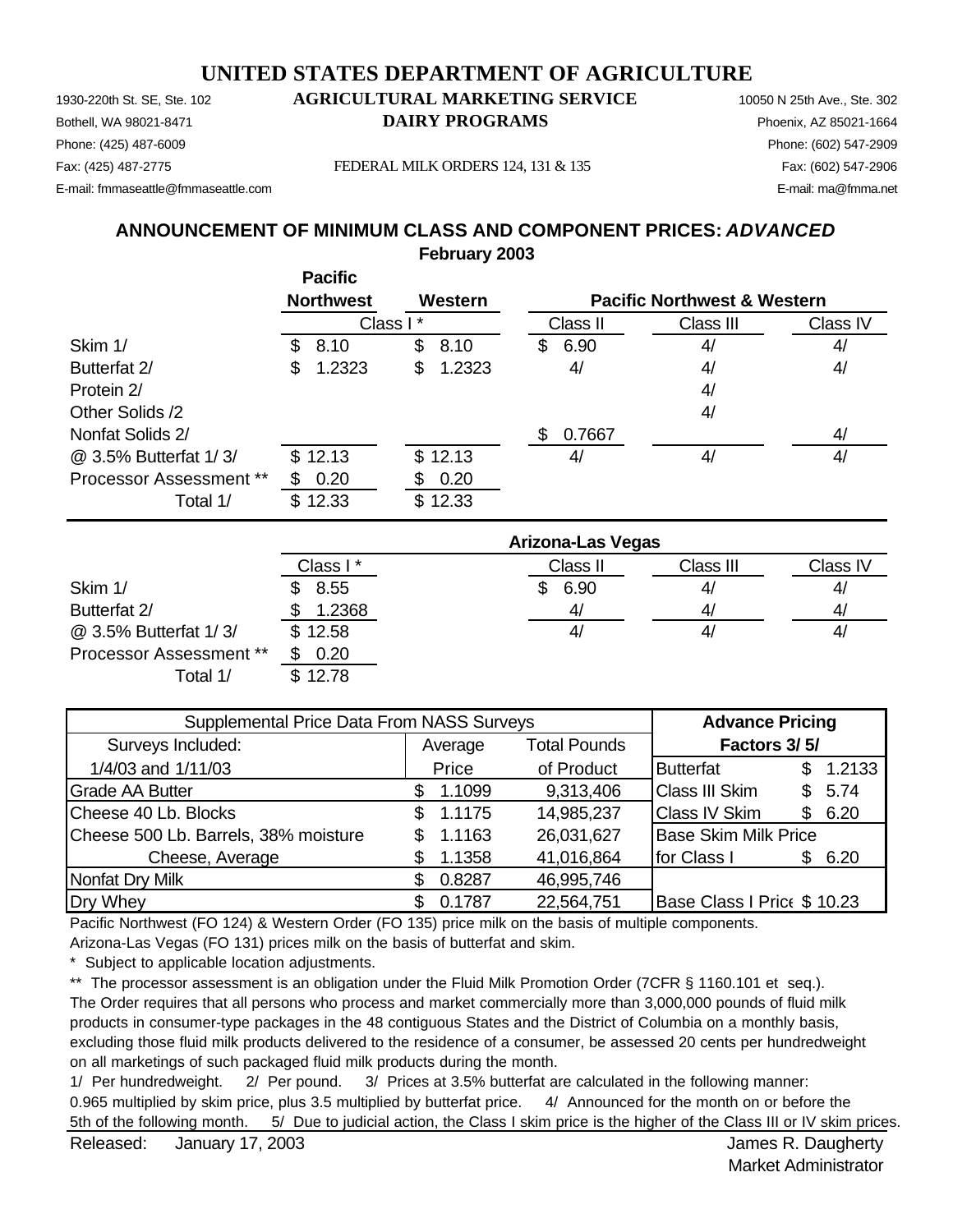1930-220th St. SE, Ste. 102 **AGRICULTURAL MARKETING SERVICE** 10050 N 25th Ave., Ste. 302 Phone: (425) 487-6009 Phone: (602) 547-2909 E-mail: fmmaseattle@fmmaseattle.com E-mail: ma@fmma.net

# Bothell, WA 98021-8471 **DAIRY PROGRAMS** Phoenix, AZ 85021-1664

Fax: (425) 487-2775 Fax: (602) 547-2906 FEDERAL MILK ORDERS 124, 131 & 135

#### **ANNOUNCEMENT OF MINIMUM CLASS AND COMPONENT PRICES:** *ADVANCED* **March 2003**

|                                | <b>Pacific</b>   |              |                          |                |                                        |  |  |
|--------------------------------|------------------|--------------|--------------------------|----------------|----------------------------------------|--|--|
|                                | <b>Northwest</b> | Western      |                          |                | <b>Pacific Northwest &amp; Western</b> |  |  |
|                                |                  | Class I*     | Class II                 | Class III      | Class IV                               |  |  |
| Skim 1/                        | 7.94<br>S        | 7.94<br>\$   | 6.74<br>S                | 4/             | 4/                                     |  |  |
| Butterfat 2/                   | 1.1564<br>\$     | 1.1564<br>\$ | 4/                       | 4/             | 4/                                     |  |  |
| Protein 2/                     |                  |              |                          | 4/             |                                        |  |  |
| Other Solids /2                |                  |              |                          | 4/             |                                        |  |  |
| Nonfat Solids 2/               |                  |              | 0.7489<br>\$             |                | 4/                                     |  |  |
| @ 3.5% Butterfat 1/3/          | 11.71<br>S.      | 11.71<br>\$  | 4/                       | 4/             | 4/                                     |  |  |
| <b>Processor Assessment **</b> | 0.20<br>S.       | 0.20<br>æ.   |                          |                |                                        |  |  |
| Total 1/                       | 11.91<br>\$      | \$<br>11.91  |                          |                |                                        |  |  |
|                                |                  |              | <b>Arizona-Las Vegas</b> |                |                                        |  |  |
|                                | Class I*         |              | Class II                 | Class III      | Class IV                               |  |  |
| $Q$ $\sim$                     | n oo<br>ጦ        |              | 0 <sub>0</sub>           | $\overline{A}$ | $\overline{A}$                         |  |  |

|                                | Class I * | Class II | Class III      | Class IV |
|--------------------------------|-----------|----------|----------------|----------|
| Skim 1/                        | 8.39      | 6.74     | 41             | 4/       |
| Butterfat 2/                   | 1.1609    | 4/       | 4 <sub>l</sub> | 4/       |
| @ 3.5% Butterfat 1/3/          | \$12.16   | 4/       | 41             | 4/       |
| <b>Processor Assessment **</b> | 0.20      |          |                |          |
| Total 1/                       | 12.36     |          |                |          |

| Supplemental Price Data From NASS Surveys | <b>Advance Pricing</b> |         |                     |                             |     |        |
|-------------------------------------------|------------------------|---------|---------------------|-----------------------------|-----|--------|
| Surveys Included:                         |                        | Average | <b>Total Pounds</b> | Factors 3/5/                |     |        |
| 2/8/03 and 2/15/03                        |                        | Price   | of Product          | Butterfat                   | \$. | 1.1374 |
| <b>Grade AA Butter</b>                    |                        | 1.0477  | 10,556,397          | <b>Class III Skim</b>       | S   | 5.90   |
| Cheese 40 Lb. Blocks                      | \$.                    | 1.1549  | 16,828,048          | <b>Class IV Skim</b>        | S   | 6.04   |
| Cheese 500 Lb. Barrels, 38% moisture      | S                      | 1.0808  | 20,971,623          | <b>Base Skim Milk Price</b> |     |        |
| Cheese, Average                           |                        | 1.1304  | 37,799,671          | for Class I                 | \$. | 6.04   |
| Nonfat Dry Milk                           | \$.                    | 0.8108  | 54,084,757          |                             |     |        |
| Dry Whey                                  |                        | 0.1641  | 27,996,530          | Base Class I Price \$       |     | 9.81   |

Pacific Northwest (FO 124) & Western Order (FO 135) price milk on the basis of multiple components.

Arizona-Las Vegas (FO 131) prices milk on the basis of butterfat and skim.

\* Subject to applicable location adjustments.

\*\* The processor assessment is an obligation under the Fluid Milk Promotion Order (7CFR § 1160.101 et seq.). The Order requires that all persons who process and market commercially more than 3,000,000 pounds of fluid milk products in consumer-type packages in the 48 contiguous States and the District of Columbia on a monthly basis, excluding those fluid milk products delivered to the residence of a consumer, be assessed 20 cents per hundredweight on all marketings of such packaged fluid milk products during the month.

1/ Per hundredweight. 2/ Per pound. 3/ Prices at 3.5% butterfat are calculated in the following manner: 0.965 multiplied by skim price, plus 3.5 multiplied by butterfat price. 4/ Announced for the month on or before the 5th of the following month. 5/ Due to judicial action, the Class I skim price is the higher of the Class III or IV skim prices.

Released: February 21, 2003 February 21, 2003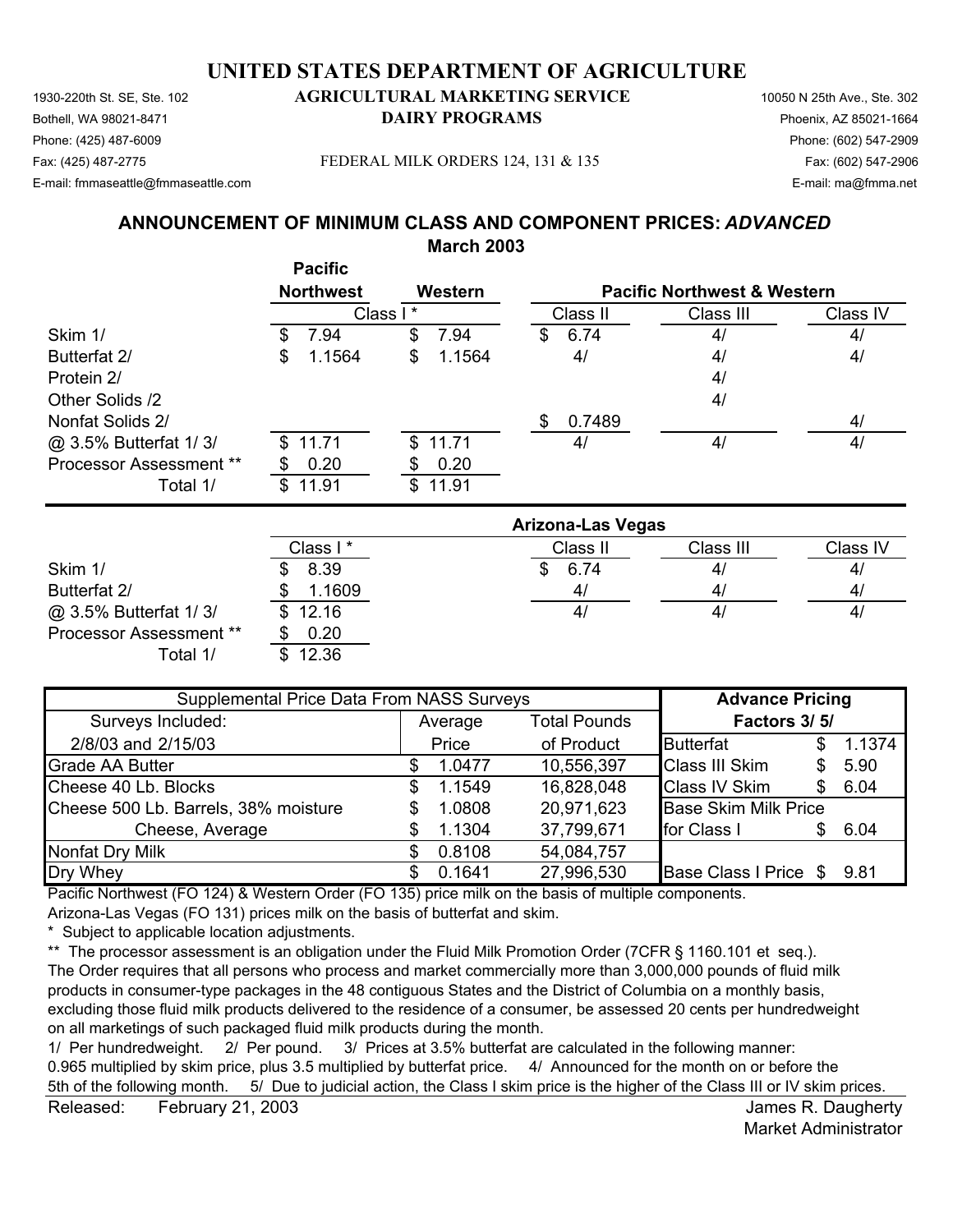1930-220th St. SE, Ste. 102 **AGRICULTURAL MARKETING SERVICE** 10050 N 25th Ave., Ste. 302 Bothell, WA 98021-8471 **DAIRY PROGRAMS** Phoenix, AZ 85021-1664 Phone: (425) 487-6009 Phone: (602) 547-2909 Fax: (425) 487-2775 Fax: (602) 547-2906 FEDERAL MILK ORDERS 124, 131 & 135

E-mail: fmmaseattle@fmmaseattle.com E-mail: ma@fmma.net

# **ANNOUNCEMENT OF MINIMUM CLASS AND COMPONENT PRICES:** *ADVANCED*

|                                |                                    | <b>April 2003</b> |                                        |           |          |  |
|--------------------------------|------------------------------------|-------------------|----------------------------------------|-----------|----------|--|
|                                | <b>Pacific</b><br><b>Northwest</b> | Western           | <b>Pacific Northwest &amp; Western</b> |           |          |  |
|                                |                                    | Class I*          | Class II                               | Class III | Class IV |  |
| Skim 1/                        | \$<br>7.82                         | \$<br>7.82        | 6.62<br>\$                             | 4/        | 4/       |  |
| Butterfat 2/                   | 1.1417<br>\$                       | 1.1417<br>\$      | 4/                                     | 4/        | 4/       |  |
| Protein 2/                     |                                    |                   |                                        | 4/        |          |  |
| Other Solids /2                |                                    |                   |                                        | 4/        |          |  |
| Nonfat Solids 2/               |                                    |                   | 0.7356<br>\$                           |           | 4/       |  |
| @ 3.5% Butterfat 1/3/          | 11.54<br>\$.                       | 11.54<br>\$       | 4/                                     | 4/        | 4/       |  |
| Processor Assessment **        | 0.20                               | 0.20              |                                        |           |          |  |
| Total 1/                       | 11.74<br>\$                        | \$11.74           |                                        |           |          |  |
|                                |                                    |                   | <b>Arizona-Las Vegas</b>               |           |          |  |
|                                | Class I*                           |                   | Class II                               | Class III | Class IV |  |
| Skim 1/                        | 8.27                               |                   | 6.62<br>\$                             | 4/        | 4/       |  |
| Butterfat 2/                   | 1.1462                             |                   | 4/                                     | 4/        | 4/       |  |
| @ 3.5% Butterfat 1/3/          | \$<br>11.99                        |                   | 4/                                     | 4/        | 4/       |  |
| <b>Processor Assessment **</b> | 0.20<br>\$                         |                   |                                        |           |          |  |

| Supplemental Price Data From NASS Surveys | <b>Advance Pricing</b> |         |                     |                             |     |        |
|-------------------------------------------|------------------------|---------|---------------------|-----------------------------|-----|--------|
| Surveys Included:                         |                        | Average | <b>Total Pounds</b> | Factors 3/5/                |     |        |
| 3/8/03 and 3/15/03                        |                        | Price   | of Product          | <b>Butterfat</b>            | S   | 1.1227 |
| <b>Grade AA Butter</b>                    |                        | 1.0506  | 6,355,338           | <b>Class III Skim</b>       | S   | 5.37   |
| Cheese 40 Lb. Blocks                      | S                      | 1.0640  | 15,245,583          | <b>Class IV Skim</b>        | \$. | 5.92   |
| Cheese 500 Lb. Barrels, 38% moisture      | S                      | 1.0435  | 23,043,814          | <b>Base Skim Milk Price</b> |     |        |
| Cheese, Average                           |                        | 1.0697  | 38,289,397          | for Class I                 | \$. | 5.92   |
| <b>Nonfat Dry Milk</b>                    |                        | 0.8048  | 54,463,007          |                             |     |        |
| Dry Whey                                  | S                      | 0.1594  | 27,092,533          | Base Class I Price \$       |     | 9.64   |

Pacific Northwest (FO 124) & Western Order (FO 135) price milk on the basis of multiple components.

Arizona-Las Vegas (FO 131) prices milk on the basis of butterfat and skim.

Total 1/ \$ 12.19

\* Subject to applicable location adjustments.

\*\* The processor assessment is an obligation under the Fluid Milk Promotion Order (7CFR § 1160.101 et seq.). The Order requires that all persons who process and market commercially more than 3,000,000 pounds of fluid milk products in consumer-type packages in the 48 contiguous States and the District of Columbia on a monthly basis, excluding those fluid milk products delivered to the residence of a consumer, be assessed 20 cents per hundredweight on all marketings of such packaged fluid milk products during the month.

1/ Per hundredweight. 2/ Per pound. 3/ Prices at 3.5% butterfat are calculated in the following manner: 0.965 multiplied by skim price, plus 3.5 multiplied by butterfat price. 4/ Announced for the month on or before the 5th of the following month.

Released: March 21, 2003 **Released:** March 21, 2003 March 21, 2003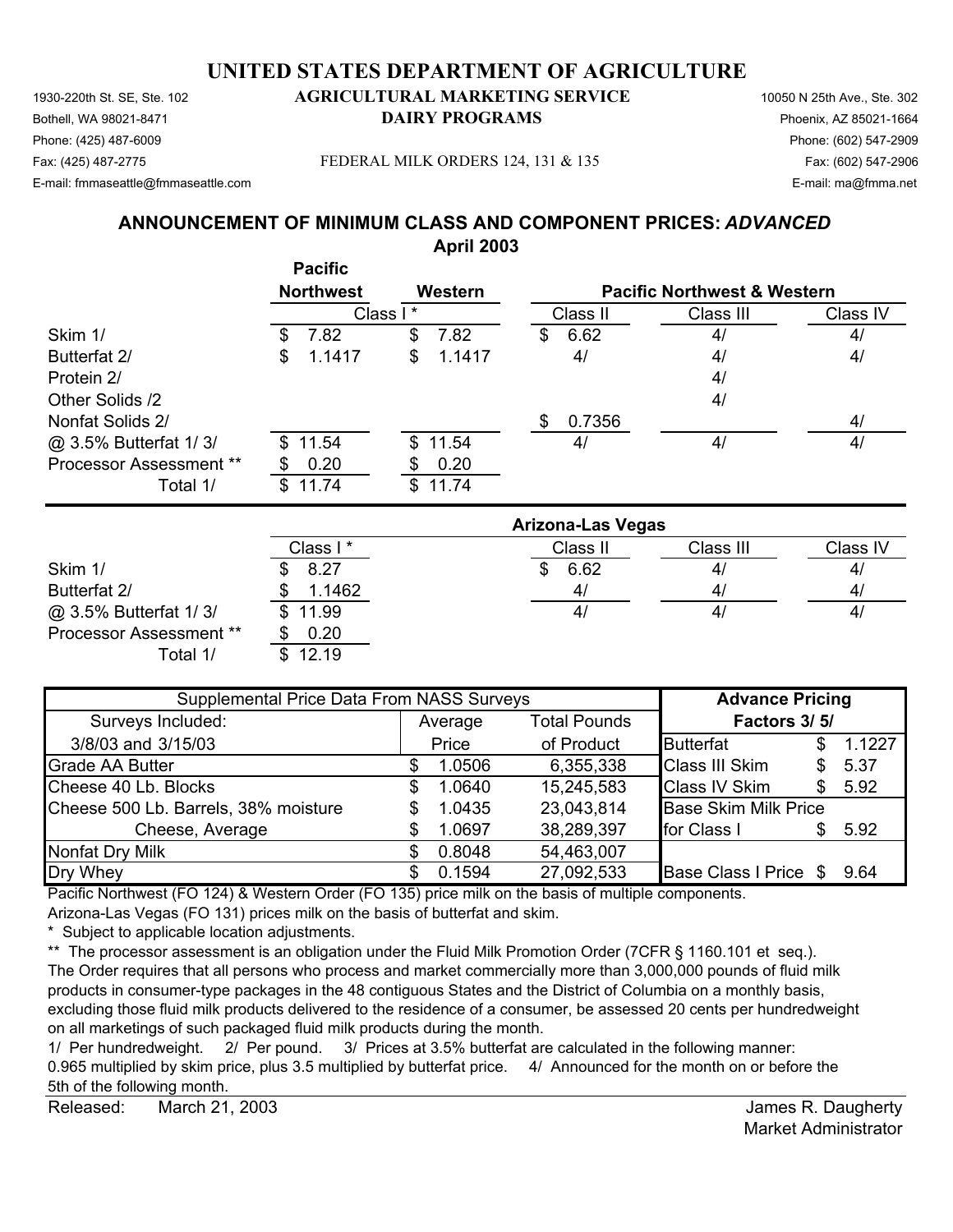1930-220th St. SE, Ste. 102 **AGRICULTURAL MARKETING SERVICE** 10050 N 25th Ave., Ste. 302 Bothell, WA 98021-8471 **DAIRY PROGRAMS** Phoenix, AZ 85021-1664 Fax: (425) 487-2775 Fax: (602) 547-2906 FEDERAL MILK ORDERS 124, 131 & 135

### Phone: (425) 487-6009 Phone: (602) 547-2909

E-mail: fmmaseattle@fmmaseattle.com E-mail: ma@fmma.net

#### **ANNOUNCEMENT OF MINIMUM CLASS AND COMPONENT PRICES:** *ADVANCED* **May 2003**

|                         | <b>Pacific</b><br><b>Northwest</b> | Western      |                          | <b>Pacific Northwest &amp; Western</b> |          |
|-------------------------|------------------------------------|--------------|--------------------------|----------------------------------------|----------|
|                         |                                    | Class I*     | Class II                 | Class III                              | Class IV |
| Skim 1/                 | 7.81<br>S.                         | 7.81<br>S    | 6.61<br>S                | 4/                                     | 4/       |
| Butterfat 2/            | 1.1652<br>\$                       | 1.1652<br>\$ | 4/                       | 4/                                     | 4/       |
| Protein 2/              |                                    |              |                          | 4/                                     |          |
| Other Solids /2         |                                    |              |                          | 4/                                     |          |
| Nonfat Solids 2/        |                                    |              | 0.7344<br>S              |                                        | 4/       |
| @ 3.5% Butterfat 1/3/   | 11.61<br>\$                        | 11.61<br>\$  | 4/                       | 4/                                     | 4/       |
| Processor Assessment ** | 0.20                               | 0.20<br>S    |                          |                                        |          |
| Total 1/                | 11.81<br>\$                        | 11.81<br>\$  |                          |                                        |          |
|                         |                                    |              | <b>Arizona-Las Vegas</b> |                                        |          |

|                                | Arizona-Las Vegas |          |                |                |  |
|--------------------------------|-------------------|----------|----------------|----------------|--|
|                                | Class I *         | Class II | Class III      | Class IV       |  |
| Skim 1/                        | 8.26              | 6.61     | 4 <sub>l</sub> | 4              |  |
| Butterfat 2/                   | 1.1697            | 4/       | 41             | 4              |  |
| @ 3.5% Butterfat 1/3/          | \$12.06           | 4        | 4 <sub>l</sub> | 4 <sub>l</sub> |  |
| <b>Processor Assessment **</b> | 0.20              |          |                |                |  |
| Total 1/                       | 12.26<br>S.       |          |                |                |  |

| Supplemental Price Data From NASS Surveys | <b>Advance Pricing</b>         |        |            |                             |              |        |  |
|-------------------------------------------|--------------------------------|--------|------------|-----------------------------|--------------|--------|--|
| Surveys Included:                         | <b>Total Pounds</b><br>Average |        |            |                             | Factors 3/5/ |        |  |
| 4/5/03 and 4/12/03                        | Price                          |        | of Product | Butterfat                   | S            | 1.1462 |  |
| <b>Grade AA Butter</b>                    |                                | 1.0702 | 7,275,841  | <b>Class III Skim</b>       | S            | 5.44   |  |
| Cheese 40 Lb. Blocks                      | S                              | 1.0804 | 14,360,958 | <b>Class IV Skim</b>        | S.           | 5.91   |  |
| Cheese 500 Lb. Barrels, 38% moisture      |                                | 1.0568 | 21,444,978 | <b>Base Skim Milk Price</b> |              |        |  |
| Cheese, Average                           |                                | 1.0842 | 35,805,936 | for Class I                 | S            | 5.91   |  |
| <b>Nonfat Dry Milk</b>                    |                                | 0.8032 | 68,049,108 |                             |              |        |  |
| Dry Whey                                  |                                | 0.1589 | 21,976,432 | Base Class I Price \$       |              | 9.71   |  |

Pacific Northwest (FO 124) & Western Order (FO 135) price milk on the basis of multiple components.

Arizona-Las Vegas (FO 131) prices milk on the basis of butterfat and skim.

\* Subject to applicable location adjustments.

\*\* The processor assessment is an obligation under the Fluid Milk Promotion Order (7CFR § 1160.101 et seq.). The Order requires that all persons who process and market commercially more than 3,000,000 pounds of fluid milk products in consumer-type packages in the 48 contiguous States and the District of Columbia on a monthly basis, excluding those fluid milk products delivered to the residence of a consumer, be assessed 20 cents per hundredweight on all marketings of such packaged fluid milk products during the month.

1/ Per hundredweight. 2/ Per pound. 3/ Prices at 3.5% butterfat are calculated in the following manner: 0.965 multiplied by skim price, plus 3.5 multiplied by butterfat price. 4/ Announced for the month on or before the 5th of the following month.

Released: April 18, 2003 **Released:** April 18, 2003 April 18, 2003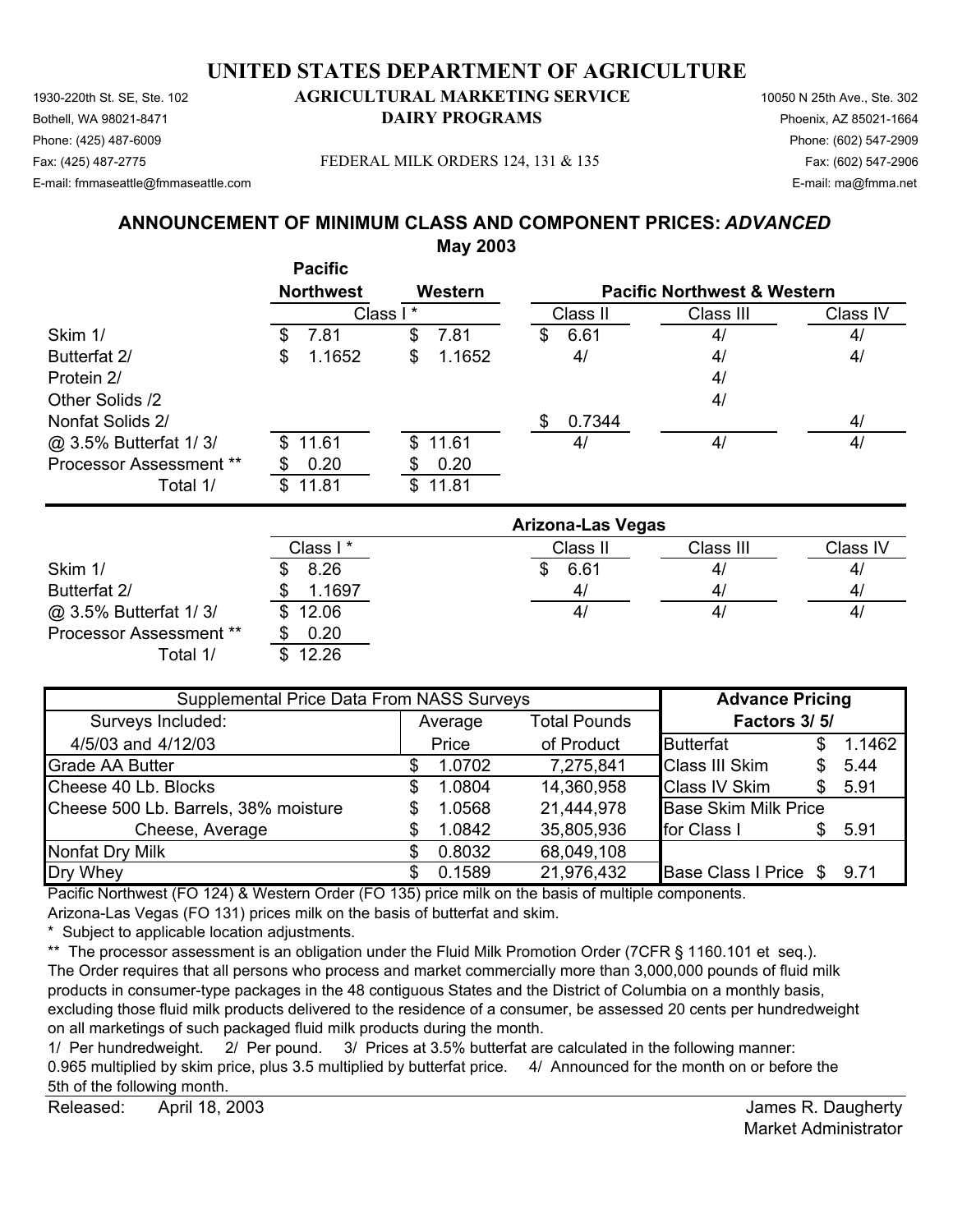1930-220th St. SE, Ste. 102 **AGRICULTURAL MARKETING SERVICE** 10050 N 25th Ave., Ste. 302 Bothell, WA 98021-8471 **DAIRY PROGRAMS** Phoenix, AZ 85021-1664 Phone: (425) 487-6009 Phone: (602) 547-2909 Fax: (425) 487-2775 Fax: (602) 547-2906 FEDERAL MILK ORDERS 124, 131 & 135 E-mail: fmmaseattle@fmmaseattle.com E-mail: ma@fmma.net

#### **ANNOUNCEMENT OF MINIMUM CLASS AND COMPONENT PRICES:** *ADVANCED* **June 2003**

|                                |     | <b>Pacific</b><br><b>Northwest</b> |          | Western |    |          | <b>Pacific Northwest &amp; Western</b> |          |
|--------------------------------|-----|------------------------------------|----------|---------|----|----------|----------------------------------------|----------|
|                                |     |                                    | Class I* |         |    | Class II | Class III                              | Class IV |
| Skim 1/                        | \$  | 7.82                               | \$       | 7.82    | \$ | 6.62     | 4/                                     | 4/       |
| Butterfat 2/                   | \$  | 1.1690                             | \$       | 1.1690  |    | 4/       | 4/                                     | 4/       |
| Protein 2/                     |     |                                    |          |         |    |          | 4/                                     |          |
| Other Solids 2/                |     |                                    |          |         |    |          | 4/                                     |          |
| Nonfat Solids 2/               |     |                                    |          |         | S  | 0.7356   |                                        | 4/       |
| @ 3.5% Butterfat 1/3/          | SS. | 11.64                              |          | \$11.64 |    | 4/       | 4/                                     | 4/       |
| <b>Processor Assessment **</b> |     | 0.20                               |          | 0.20    |    |          |                                        |          |
| Total 1/                       | \$. | 11.84                              | \$.      | 11.84   |    |          |                                        |          |
|                                |     |                                    |          |         |    |          |                                        |          |

|                                | <b>Arizona-Las Vegas</b> |          |                |              |  |  |  |
|--------------------------------|--------------------------|----------|----------------|--------------|--|--|--|
|                                | Class I *                | Class II | Class III      | Class IV     |  |  |  |
| Skim 1/                        | 8.27                     | 6.62     | 4 <sub>l</sub> | $\mathbf{4}$ |  |  |  |
| Butterfat 2/                   | 1.1735                   | 4/       | 4 <sub>l</sub> | 4            |  |  |  |
| @ 3.5% Butterfat 1/3/          | \$12.09                  | 4/       | 4 <sub>l</sub> | $\mathbf{4}$ |  |  |  |
| <b>Processor Assessment **</b> | 0.20                     |          |                |              |  |  |  |
| Total 1/                       | 12.29                    |          |                |              |  |  |  |

| Supplemental Price Data From NASS Surveys | <b>Advance Pricing</b>         |        |              |                             |              |        |  |
|-------------------------------------------|--------------------------------|--------|--------------|-----------------------------|--------------|--------|--|
| Surveys Included:                         | <b>Total Pounds</b><br>Average |        |              |                             | Factors 3/5/ |        |  |
| 5/10/03 and 5/17/03                       | Price                          |        | of Product   | Butterfat                   | S            | 1.1500 |  |
| <b>Grade AA Butter</b>                    |                                | 1.0733 | 8,165,292    | <b>Class III Skim</b>       | \$           | 5.92   |  |
| Cheese 40 Lb. Blocks                      | S                              | 1.1264 | 17,898,568   | <b>Class IV Skim</b>        | \$.          | 5.92   |  |
| Cheese 500 Lb. Barrels, 38% moisture      |                                | 1.1250 | 21,428,275   | <b>Base Skim Milk Price</b> |              |        |  |
| Cheese, Average                           |                                | 1.1420 | 39,326,843   | for Class I                 | S.           | 5.92   |  |
| <b>Nonfat Dry Milk</b>                    |                                | 0.8043 | 59,893,016   |                             |              |        |  |
| Dry Whey                                  |                                | 0.1448 | 24, 177, 751 | Base Class I Price \$ 9.74  |              |        |  |

Pacific Northwest (FO 124) & Western Order (FO 135) price milk on the basis of multiple components.

Arizona-Las Vegas (FO 131) prices milk on the basis of butterfat and skim.

\* Subject to applicable location adjustments.

\*\* The processor assessment is an obligation under the Fluid Milk Promotion Order (7CFR § 1160.101 et seq.). The Order requires that all persons who process and market commercially more than 3,000,000 pounds of fluid milk products in consumer-type packages in the 48 contiguous States and the District of Columbia on a monthly basis, excluding those fluid milk products delivered to the residence of a consumer, be assessed 20 cents per hundredweight on all marketings of such packaged fluid milk products during the month.

1/ Per hundredweight. 2/ Per pound. 3/ Prices at 3.5% butterfat are calculated in the following manner: 0.965 multiplied by skim price, plus 3.5 multiplied by butterfat price. 4/ Announced for the month on or before the 5th of the following month.

Released: May 23, 2003 **Released:** May 23, 2003 May 23, 2003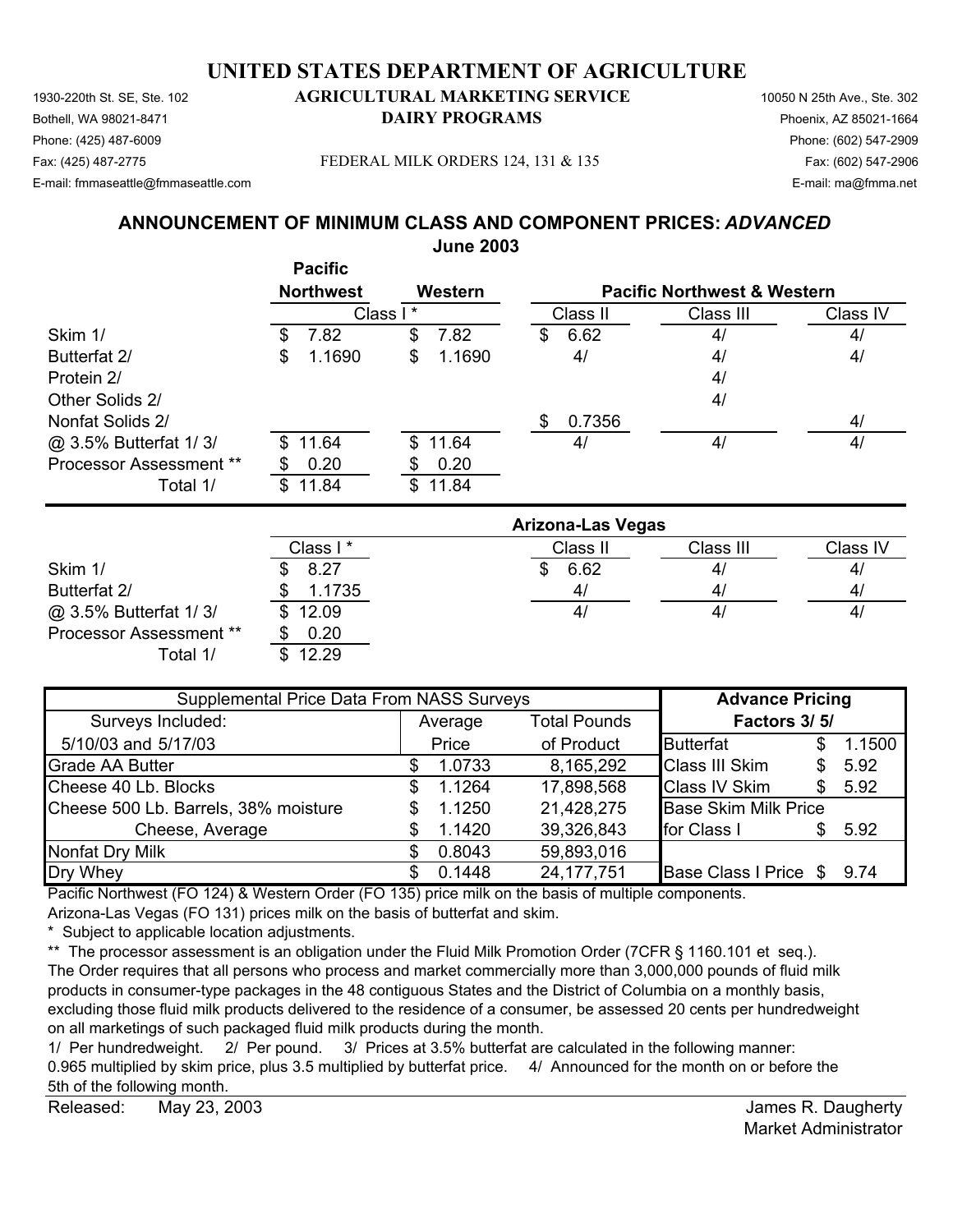1930-220th St. SE, Ste. 102 **AGRICULTURAL MARKETING SERVICE** 10050 N 25th Ave., Ste. 302 Bothell, WA 98021-8471 **DAIRY PROGRAMS** Phoenix, AZ 85021-1664 Fax: (425) 487-2775 Fax: (602) 547-2906 FEDERAL MILK ORDERS 124, 131 & 135

### Phone: (425) 487-6009 Phone: (602) 547-2909

### E-mail: fmmaseattle@fmmaseattle.com E-mail: ma@fmma.net

#### **ANNOUNCEMENT OF MINIMUM CLASS AND COMPONENT PRICES:** *ADVANCED* **July 2003**

|                                | <b>Pacific</b><br><b>Northwest</b> | Western      |                          | <b>Pacific Northwest &amp; Western</b> |          |
|--------------------------------|------------------------------------|--------------|--------------------------|----------------------------------------|----------|
|                                |                                    | Class I*     | Class II                 | Class III                              | Class IV |
| Skim 1/                        | 7.82<br>S                          | \$<br>7.82   | 6.62<br>\$               | 4/                                     | 4/       |
| Butterfat 2/                   | 1.1780<br>\$                       | 1.1780<br>\$ | 4/                       | 4/                                     | 4/       |
| Protein 2/                     |                                    |              |                          | 4/                                     |          |
| Other Solids 2/                |                                    |              |                          | 4/                                     |          |
| Nonfat Solids 2/               |                                    |              | 0.7356<br>\$             |                                        | 4/       |
| @ 3.5% Butterfat 1/3/          | 11.67<br>\$.                       | \$<br>11.67  | 4/                       | 4/                                     | 4/       |
| <b>Processor Assessment **</b> | 0.20                               | 0.20<br>S    |                          |                                        |          |
| Total 1/                       | 11.87<br>\$                        | 11.87<br>\$  |                          |                                        |          |
|                                |                                    |              | <b>Arizona-Las Vegas</b> |                                        |          |

|                         | Arizona-Las vegas |          |              |                |  |  |  |
|-------------------------|-------------------|----------|--------------|----------------|--|--|--|
|                         | Class I *         | Class II | Class III    | Class IV       |  |  |  |
| Skim 1/                 | 8.27              | 6.62     | 4            | 4 <sub>l</sub> |  |  |  |
| Butterfat 2/            | 1.1825            | 4/       | 4,           | $\mathbf{4}$   |  |  |  |
| @ 3.5% Butterfat 1/3/   | \$12.12           | 4/       | $\mathbf{4}$ | 4 <sub>l</sub> |  |  |  |
| Processor Assessment ** | 0.20              |          |              |                |  |  |  |
| Total 1/                | 12.32             |          |              |                |  |  |  |

| Supplemental Price Data From NASS Surveys | <b>Advance Pricing</b>         |        |            |                             |              |        |  |
|-------------------------------------------|--------------------------------|--------|------------|-----------------------------|--------------|--------|--|
| Surveys Included:                         | <b>Total Pounds</b><br>Average |        |            |                             | Factors 3/5/ |        |  |
| 6/7/03 and 6/14/03                        |                                | Price  | of Product | Butterfat                   | S            | 1.1590 |  |
| <b>Grade AA Butter</b>                    |                                | 1.0808 | 7,984,921  | <b>Class III Skim</b>       | \$           | 5.81   |  |
| Cheese 40 Lb. Blocks                      | \$.                            | 1.1330 | 18,499,010 | <b>Class IV Skim</b>        | \$.          | 5.92   |  |
| Cheese 500 Lb. Barrels, 38% moisture      |                                | 1.1132 | 23,535,394 | <b>Base Skim Milk Price</b> |              |        |  |
| Cheese, Average                           |                                | 1.1387 | 42,034,404 | for Class I                 | \$.          | 5.92   |  |
| Nonfat Dry Milk                           |                                | 0.8040 | 57,861,468 |                             |              |        |  |
| Dry Whey                                  |                                | 0.1372 | 27,485,988 | Base Class I Price \$       |              | 9.77   |  |

Pacific Northwest (FO 124) & Western Order (FO 135) price milk on the basis of multiple components.

Arizona-Las Vegas (FO 131) prices milk on the basis of butterfat and skim.

\* Subject to applicable location adjustments.

\*\* The processor assessment is an obligation under the Fluid Milk Promotion Order (7CFR § 1160.101 et seq.). The Order requires that all persons who process and market commercially more than 3,000,000 pounds of fluid milk products in consumer-type packages in the 48 contiguous States and the District of Columbia on a monthly basis, excluding those fluid milk products delivered to the residence of a consumer, be assessed 20 cents per hundredweight on all marketings of such packaged fluid milk products during the month.

1/ Per hundredweight. 2/ Per pound. 3/ Prices at 3.5% butterfat are calculated in the following manner: 0.965 multiplied by skim price, plus 3.5 multiplied by butterfat price. 4/ Announced for the month on or before the 5th of the following month.

Released: James R. Daugherty June 20, 2003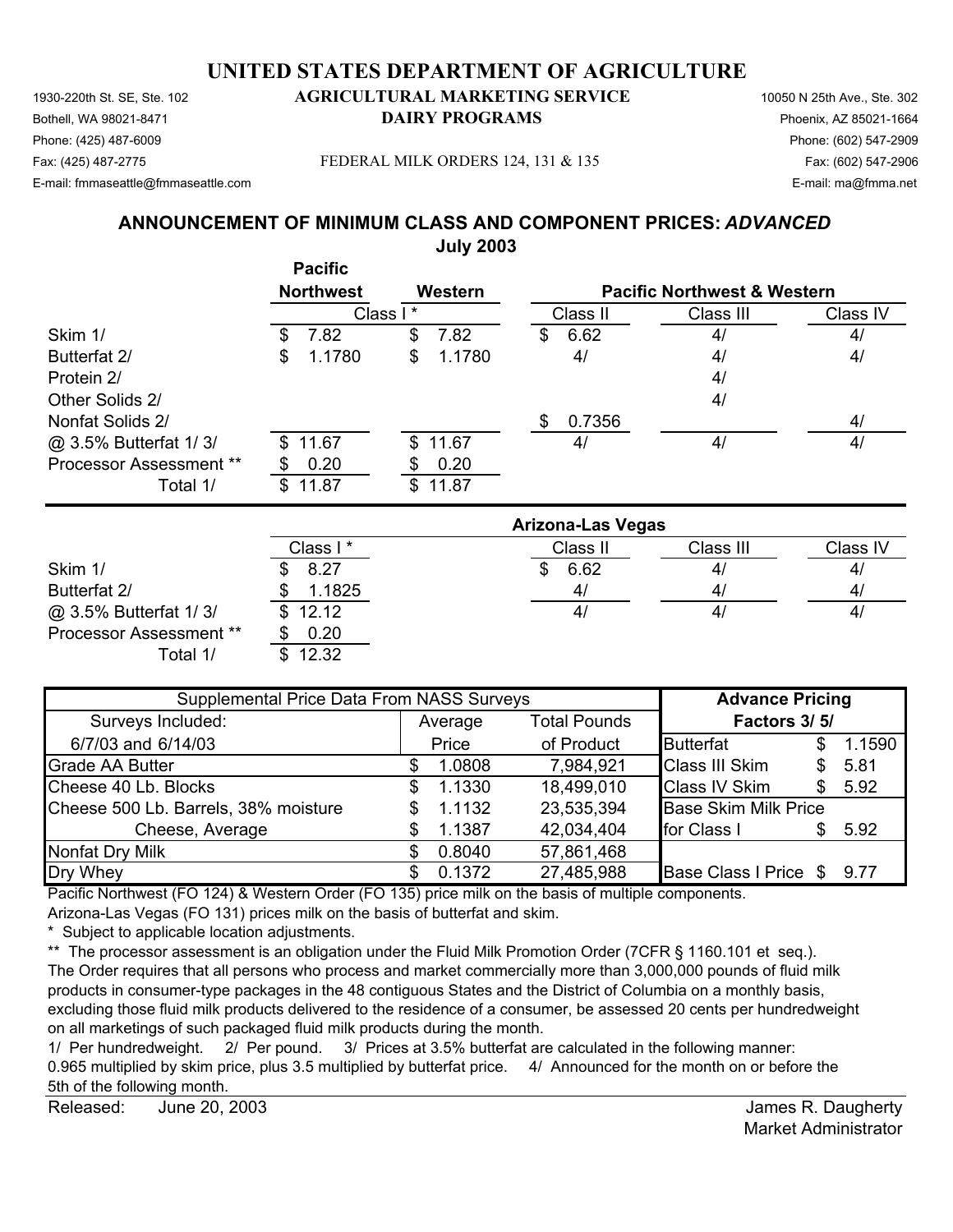1930-220th St. SE, Ste. 102 **AGRICULTURAL MARKETING SERVICE** 10050 N 25th Ave., Ste. 302 Bothell, WA 98021-8471 **DAIRY PROGRAMS** Phoenix, AZ 85021-1664 Phone: (425) 487-6009 Phone: (602) 547-2909 Fax: (425) 487-2775 Fax: (602) 547-2906 FEDERAL MILK ORDERS 124, 131 & 135

E-mail: fmmaseattle@fmmaseattle.com E-mail: ma@fmma.net

# **ANNOUNCEMENT OF MINIMUM CLASS AND COMPONENT PRICES:** *ADVANCED* **August 2003**

|                                |                                    | August Evvv  |                          |                                        |                |
|--------------------------------|------------------------------------|--------------|--------------------------|----------------------------------------|----------------|
|                                | <b>Pacific</b><br><b>Northwest</b> | Western      |                          | <b>Pacific Northwest &amp; Western</b> |                |
|                                |                                    | Class I*     | Class II                 | Class III                              | Class IV       |
| Skim 1/                        | 8.97<br>\$                         | \$<br>8.97   | 6.64<br>\$               | 4/                                     | 4/             |
| Butterfat 2/                   | 1.2044<br>\$                       | 1.2044<br>\$ | 4/                       | 4/                                     | 4/             |
| Protein 2/                     |                                    |              |                          | 4/                                     |                |
| Other Solids 2/                |                                    |              |                          | 4/                                     |                |
| Nonfat Solids 2/               |                                    |              | 0.7378<br>\$             |                                        | 4/             |
| @ 3.5% Butterfat 1/3/          | 12.87<br>\$.                       | 12.87<br>\$. | 4/                       | 4/                                     | 4/             |
| <b>Processor Assessment **</b> | 0.20                               | 0.20<br>\$   |                          |                                        |                |
| Total 1/                       | 13.07<br>\$.                       | 13.07<br>\$  |                          |                                        |                |
|                                |                                    |              | <b>Arizona-Las Vegas</b> |                                        |                |
|                                | Class I*                           |              | Class II                 | Class III                              | Class IV       |
| Skim 1/                        | 9.42                               |              | 6.64<br>\$               | 4/                                     | 4/             |
| $D.44 - 101$                   | e nana                             |              | $\overline{A}$           | $\overline{ }$                         | $\overline{ }$ |

 $\omega$  3.5% Butterfat 1/ 3/ \$ 13.32 Processor Assessment \*\* \$ 0.20 Total 1/ \$ 13.52

|                                | Class I * | Class II     | Class III | Class |
|--------------------------------|-----------|--------------|-----------|-------|
| Skim 1/                        | 9.42      | 6.64         | 4/        | 4/    |
| Butterfat 2/                   | 1.2089    | $\mathbf{4}$ | 4/        | 4/    |
| @ 3.5% Butterfat 1/3/          | \$13.32   | 4            | 4/        | 4/    |
| <b>Processor Assessment **</b> | 0.20      |              |           |       |
| /1 ادtoT                       | \$1352    |              |           |       |

| Supplemental Price Data From NASS Surveys | <b>Advance Pricing</b>         |        |              |                             |              |        |  |
|-------------------------------------------|--------------------------------|--------|--------------|-----------------------------|--------------|--------|--|
| Surveys Included:                         | <b>Total Pounds</b><br>Average |        |              |                             | Factors 3/5/ |        |  |
| 7/5/03 and 7/12/03                        |                                | Price  | of Product   | Butterfat                   | S            | 1.1854 |  |
| <b>Grade AA Butter</b>                    |                                | 1.1028 | 17,374,805   | <b>Class III Skim</b>       | S            | 7.07   |  |
| Cheese 40 Lb. Blocks                      |                                | 1.2435 | 16,434,961   | <b>Class IV Skim</b>        | \$.          | 5.94   |  |
| Cheese 500 Lb. Barrels, 38% moisture      |                                | 1.2625 | 17, 151, 516 | <b>Base Skim Milk Price</b> |              |        |  |
| Cheese, Average                           |                                | 1.2685 | 33,586,477   | for Class I                 | S            | 7.07   |  |
| <b>Nonfat Dry Milk</b>                    |                                | 0.8062 | 58,295,854   |                             |              |        |  |
| Dry Whey                                  |                                | 0.1452 | 23,496,835   | Base Class I Price \$ 10.97 |              |        |  |

Pacific Northwest (FO 124) & Western Order (FO 135) price milk on the basis of multiple components.

Arizona-Las Vegas (FO 131) prices milk on the basis of butterfat and skim.

\* Subject to applicable location adjustments.

\*\* The processor assessment is an obligation under the Fluid Milk Promotion Order (7CFR § 1160.101 et seq.). The Order requires that all persons who process and market commercially more than 3,000,000 pounds of fluid milk products in consumer-type packages in the 48 contiguous States and the District of Columbia on a monthly basis, excluding those fluid milk products delivered to the residence of a consumer, be assessed 20 cents per hundredweight on all marketings of such packaged fluid milk products during the month.

1/ Per hundredweight. 2/ Per pound. 3/ Prices at 3.5% butterfat are calculated in the following manner: 0.965 multiplied by skim price, plus 3.5 multiplied by butterfat price. 4/ Announced for the month on or before the 5th of the following month.

Released: July 18, 2003 **Released:** July 18, 2003 July 18, 2003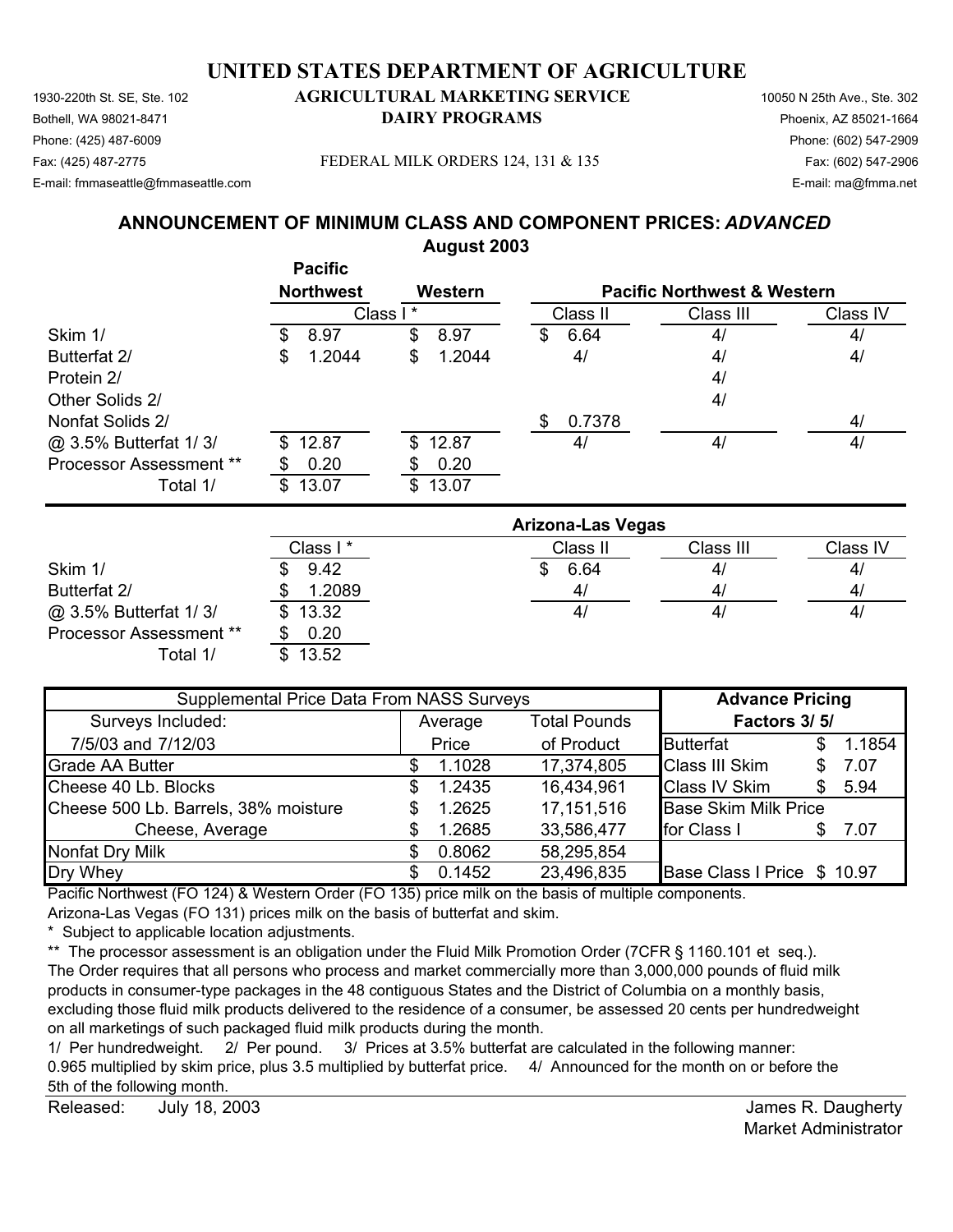#### 1930-220th St. SE, Ste. 102 **AGRICULTURAL MARKETING SERVICE** 10050 N 25th Ave., Ste. 302 **UNITED STATES DEPARTMENT OF AGRICULTURE**

Bothell, WA 98021-8471 **DAIRY PROGRAMS** Phoenix, AZ 85021-1664 Phone: (425) 487-6009 Phone: (602) 547-2909 E-mail: fmmaseattle@fmmaseattle.com E-mail: ma@fmma.net

#### Fax: (425) 487-2775 Fax: (602) 547-2906 FEDERAL MILK ORDERS 124, 131 & 135

**ANNOUNCEMENT OF MINIMUM CLASS AND COMPONENT PRICES:** *ADVANCED*

**September 2003**

|                                | <b>Pacific</b><br><b>Northwest</b> | Western      |           | <b>Pacific Northwest &amp; Western</b> |          |
|--------------------------------|------------------------------------|--------------|-----------|----------------------------------------|----------|
|                                |                                    | Class I*     | Class II  | Class III                              | Class IV |
| Skim 1/                        | \$11.41                            | \$11.41      | 6.69<br>S | 4/                                     | 4/       |
| Butterfat 2/                   | 1.3134<br>\$                       | 1.3134<br>\$ | 4/        | 4/                                     | 4/       |
| Protein 2/                     |                                    |              |           | 4/                                     |          |
| Other Solids 2/                |                                    |              |           | 4/                                     |          |
| Nonfat Solids 2/               |                                    |              | 0.7433    |                                        | 4/       |
| @ 3.5% Butterfat 1/3/          | \$15.61                            | \$15.61      | 4/        | 4/                                     | 4/       |
| <b>Processor Assessment **</b> | 0.20                               | 0.20         |           |                                        |          |
| Total 1/                       | 15.81<br>\$                        | \$15.81      |           |                                        |          |

|                         | <b>Arizona-Las Vegas</b> |          |           |          |  |  |
|-------------------------|--------------------------|----------|-----------|----------|--|--|
|                         | Class I*                 | Class II | Class III | Class IV |  |  |
| Skim 1/                 | \$11.86                  | 6.69     | 41        | 4/       |  |  |
| Butterfat 2/            | 1.3179                   | 4/       | 4/        | 4/       |  |  |
| @ 3.5% Butterfat 1/3/   | 16.06<br>SS.             | 4/       | 41        | 4/       |  |  |
| Processor Assessment ** | 0.20                     |          |           |          |  |  |
| Total 1/                | 16.26                    |          |           |          |  |  |

| Supplemental Price Data From NASS Surveys | <b>Advance Pricing</b>         |        |              |                             |    |        |
|-------------------------------------------|--------------------------------|--------|--------------|-----------------------------|----|--------|
| Surveys Included:                         | <b>Total Pounds</b><br>Average |        | Factors 3/5/ |                             |    |        |
| 8/9/03 and 8/16/03                        | Price                          |        | of Product   | Butterfat                   |    | 1.2944 |
| <b>Grade AA Butter</b>                    |                                | 1.1937 | 4,984,494    | <b>Class III Skim</b>       | \$ | 9.51   |
| Cheese 40 Lb. Blocks                      |                                | 1.5237 | 16,369,512   | <b>Class IV Skim</b>        | S  | 5.99   |
| Cheese 500 Lb. Barrels, 38% moisture      |                                | 1.5226 | 20,117,603   | <b>Base Skim Milk Price</b> |    |        |
| Cheese, Average                           |                                | 1.5396 | 36,487,115   | for Class I                 | \$ | 9.51   |
| <b>Nonfat Dry Milk</b>                    |                                | 0.8118 | 46,959,156   |                             |    |        |
| Dry Whey                                  |                                | 0.1599 | 26,988,642   | Base Class I Price \$ 13.71 |    |        |

Pacific Northwest (FO 124) & Western Order (FO 135) price milk on the basis of multiple components.

Arizona-Las Vegas (FO 131) prices milk on the basis of butterfat and skim.

\* Subject to applicable location adjustments.

\*\* The processor assessment is an obligation under the Fluid Milk Promotion Order (7CFR § 1160.101 et seq.). The Order requires that all persons who process and market commercially more than 3,000,000 pounds of fluid milk products in consumer-type packages in the 48 contiguous States and the District of Columbia on a monthly basis, excluding those fluid milk products delivered to the residence of a consumer, be assessed 20 cents per hundredweight on all marketings of such packaged fluid milk products during the month.

1/ Per hundredweight. 2/ Per pound. 3/ Prices at 3.5% butterfat are calculated in the following manner: 0.965 multiplied by skim price, plus 3.5 multiplied by butterfat price. 4/ Announced for the month on or before the 5th of the following month.

Released: August 22, 2003 **Released:** August 22, 2003 August 22, 2003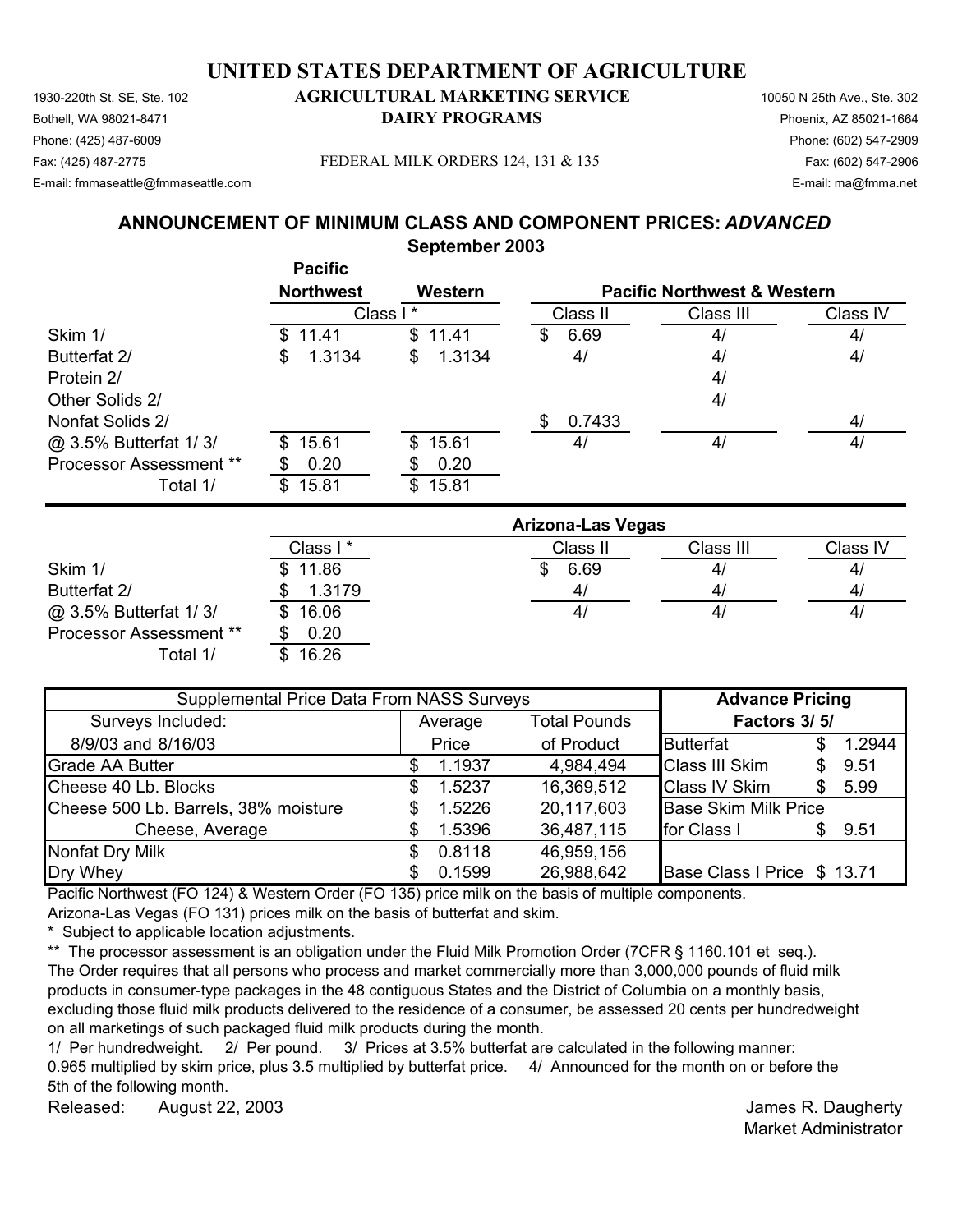#### 1930-220th St. SE, Ste. 102 **AGRICULTURAL MARKETING SERVICE** 10050 N 25th Ave., Ste. 302 Bothell, WA 98021-8471 **DAIRY PROGRAMS** Phoenix, AZ 85021-1664 Phone: (425) 487-6009 Phone: (602) 547-2909 **UNITED STATES DEPARTMENT OF AGRICULTURE**

E-mail: fmmaseattle@fmmaseattle.com E-mail: ma@fmma.net

**October 2003 ANNOUNCEMENT OF MINIMUM CLASS AND COMPONENT PRICES:** *ADVANCED*

**Pacific Northwest Western** Class II Class III Class IV Skim 1/ \$ 12.33 \$ 12.33 \$ 6.66 4/ 4/ Butterfat 2/ **\$** 1.2197 **\$** 1.2197 4/ 4/ 4/ Protein 2/ and 2008 and 2008 and 2008 and 2008 and 2008 and 2008 and 2008 and 2008 and 2008 and 2008 and 2008 and 2008 and 2008 and 2008 and 2008 and 2008 and 2008 and 2008 and 2008 and 2008 and 2008 and 2008 and 2008 and Other Solids /2 4/ Nonfat Solids 2/  $$ 0.7400$ @ 3.5% Butterfat 1/ 3/ \$ 16.17 \$ 16.17 4/ 4/ 4/ Processor Assessment \*\*  $$ 0.20$   $$ 0.20$ Total 1/ \$ 16.37 \$ 16.37 **Pacific Northwest & Western** Class I \*

|                                | <b>Arizona-Las Vegas</b> |             |           |              |  |  |
|--------------------------------|--------------------------|-------------|-----------|--------------|--|--|
|                                | Class I*                 | Class II    | Class III | Class IV     |  |  |
| Skim 1/                        | \$12.78                  | 6.66<br>\$. | 4/        | 4/           |  |  |
| Butterfat 2/                   | 1.2242                   | 4/          | 4/        | 4/           |  |  |
| @ 3.5% Butterfat 1/3/          | \$16.62                  | 41          | 4/        | $\mathbf{4}$ |  |  |
| <b>Processor Assessment **</b> | 0.20                     |             |           |              |  |  |
| Total 1/                       | \$16.82                  |             |           |              |  |  |

| Supplemental Price Data From NASS Surveys | <b>Advanced Pricing</b> |                     |                             |          |
|-------------------------------------------|-------------------------|---------------------|-----------------------------|----------|
| Surveys Included:                         | Average                 | <b>Total Pounds</b> | Factors 3/                  |          |
| 9/6/03 and 9/13/03                        | Price                   | of Product          | <b>Butterfat</b>            | \$1.2007 |
| <b>Grade AA Butter</b>                    | \$1.1156                | 7,421,036           | <b>Class III Skim</b>       | \$10.43  |
| Cheese 40 Lb. Blocks                      | \$1.5745                | 14,938,993          | <b>Class IV Skim</b>        | \$5.96   |
| Cheese 500 Lb. Barrels, 38% moisture      | \$1.5793                | 19,734,532          | <b>Base Skim Milk Price</b> |          |
| Cheese, Average                           | 1.5943                  | 34,673,525          | for Class I                 | \$10.43  |
| Nonfat Dry Milk                           | \$0.8094                | 42,248,460          |                             |          |
| Dry Whey                                  | \$0.1716                | 22,177,461          | Base Class I Price \$14.27  |          |

Pacific Northwest (FO 124) & Western Order (FO 135) price milk on the basis of multiple components.

Arizona-Las Vegas (FO 131) prices milk on the basis of butterfat and skim.

Subject to applicable location adjustments.

\*\* The processor assessment is an obligation under the Fluid Milk Promotion Order (7CFR § 1160.101 et seq.).

The Order requires that all persons who process and market commercially more than 3,000,000 pounds of fluid milk products in consumer-type packages in the 48 contiguous States and the District of Columbia on a monthly basis, excluding those fluid milk products delivered to the residence of a consumer, be assessed 20 cents per hundredweight on all marketings of such packaged fluid milk products during the month.

1/ Per hundredweight. 2/ Per pound. 3/ Prices at 3.5% butterfat are calculated in the following manner: 0.965 multiplied by skim price, plus 3.5 multiplied by butterfat price. 4/ Announced for the month on or before the 5th of the following month.

Fax: (425) 487-2775 FEDERAL MILK ORDERS 124, 131 & 135 Fax: (602) 547-2906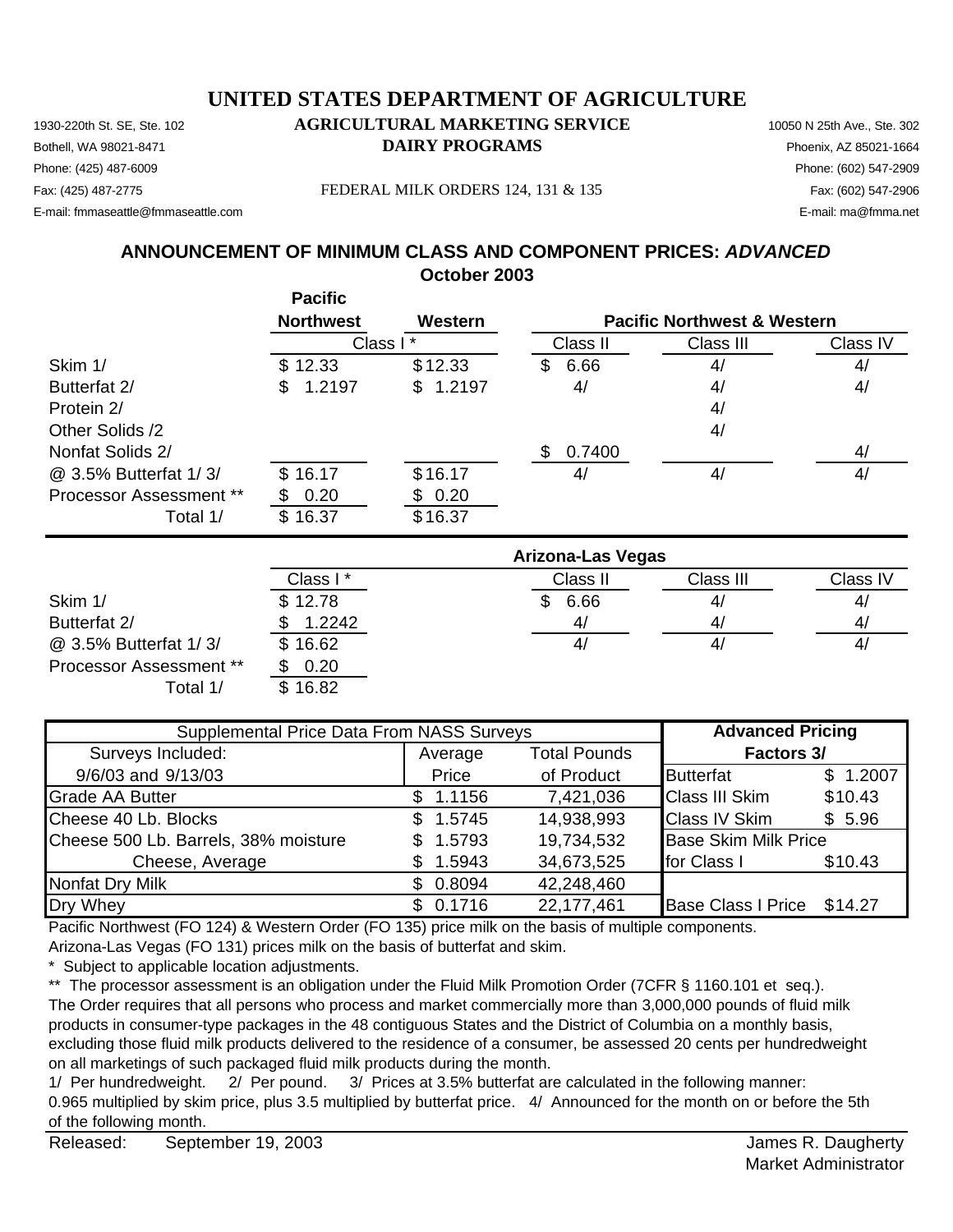1930-220th St. SE, Ste. 102 **AGRICULTURAL MARKETING SERVICE** 10050 N 25th Ave., Ste. 302 Bothell, WA 98021-8471 **DAIRY PROGRAMS** Phoenix, AZ 85021-1664 Phone: (425) 487-6009 Phone: (602) 547-2909 Fax: (425) 487-2775 Fax: (602) 547-2906 FEDERAL MILK ORDERS 124, 131 & 135

E-mail: fmmaseattle@fmmaseattle.com E-mail: ma@fmma.net

### **ANNOUNCEMENT OF MINIMUM CLASS AND COMPONENT PRICES:** *ADVANCED #*

**November 2003**

**Pacific**

|                                |    | <b>Faulllu</b>   |          |         |     |          |                                        |          |
|--------------------------------|----|------------------|----------|---------|-----|----------|----------------------------------------|----------|
|                                |    | <b>Northwest</b> |          | Western |     |          | <b>Pacific Northwest &amp; Western</b> |          |
|                                |    |                  | Class I* |         |     | Class II | Class III                              | Class IV |
| Skim 1/                        | \$ | 12.23            | \$       | 12.23   | \$  | 6.69     | 4/                                     | 4/       |
| Butterfat 2/                   | \$ | 1.2753           | \$       | 1.2753  |     | 4/       | 4/                                     | 4/       |
| Protein 2/                     |    |                  |          |         |     |          | 4/                                     |          |
| Other Solids 2/                |    |                  |          |         |     |          | 4/                                     |          |
| Nonfat Solids 2/               |    |                  |          |         | \$. | 0.7433   |                                        | 4/       |
| @ 3.5% Butterfat 1/3/          | \$ | 16.27            | \$       | 16.27   |     | 4/       | 4/                                     | 4/       |
| <b>Processor Assessment **</b> | S  | 0.20             |          | 0.20    |     |          |                                        |          |
| Total 1/                       | \$ | 16.47            | \$       | 16.47   |     |          |                                        |          |

|                                | <b>Arizona-Las Vegas</b> |  |          |           |          |  |  |  |  |
|--------------------------------|--------------------------|--|----------|-----------|----------|--|--|--|--|
|                                | Class I*                 |  | Class II | Class III | Class IV |  |  |  |  |
| Skim 1/                        | 12.68                    |  | 6.69     | 4/        | 4/       |  |  |  |  |
| Butterfat 2/                   | 1.2798                   |  | 4/       | 4/        | 4/       |  |  |  |  |
| @ 3.5% Butterfat 1/3/          | \$<br>16.72              |  | 4/       | 4/        | 4/       |  |  |  |  |
| <b>Processor Assessment **</b> | 0.20                     |  |          |           |          |  |  |  |  |
| Total 1/                       | 16.92                    |  |          |           |          |  |  |  |  |

| Supplemental Price Data From NASS Surveys | <b>Advance Pricing</b> |         |                     |                             |  |        |
|-------------------------------------------|------------------------|---------|---------------------|-----------------------------|--|--------|
| Surveys Included:                         |                        | Average | <b>Total Pounds</b> | Factors 3/                  |  |        |
| 10/4/03 and 10/11/03                      | Price                  |         | of Product          | <b>Butterfat</b>            |  | 1.2563 |
| Grade AA Butter                           |                        | 1.1619  | 8,697,514           | Class III Skim              |  | 10.33  |
| Cheese 40 Lb. Blocks                      | \$                     | 1.5765  | 13,832,423          | <b>Class IV Skim</b>        |  | 5.99   |
| Cheese 500 Lb. Barrels, 38% moisture      | \$                     | 1.5737  | 18,697,462          | <b>Base Skim Milk Price</b> |  |        |
| Cheese, Average                           |                        | 1.5921  | 32,529,885          | <b>I</b> for Class I        |  | 10.33  |
| Nonfat Dry Milk                           |                        | 0.8117  | 35,887,049          |                             |  |        |
| Dry Whey                                  |                        | 0.1877  | 24,080,696          | <b>Base Class I Price</b>   |  | 14.37  |

# Pacific Northwest (FO 124) & Western Order (FO 135) price milk on the basis of multiple components.

Arizona-Las Vegas (FO 131) prices milk on the basis of butterfat and skim.

\* Subject to applicable location adjustments.

\*\* The processor assessment is an obligation under the Fluid Milk Promotion Order (7CFR § 1160.101 et seq.).

The Order requires that all persons who process and market commercially more than 3,000,000 pounds of fluid milk

products in consumer-type packages in the 48 contiguous States and the District of Columbia on a monthly basis,

excluding those fluid milk products delivered to the residence of a consumer, be assessed 20 cents per hundredweight on all marketings of such packaged fluid milk products during the month.

1/ Per hundredweight. 2/ Per pound. 3/ Prices at 3.5% butterfat are calculated in the following manner:

0.965 multiplied by skim price, plus 3.5 multiplied by butterfat price. 4/ Announced for the month on or before the

5th of the following month.

Released: October 17, 2003 Contact Contact Contact Contact Contact Contact Contact Contact Contact Contact Contact Contact Contact Contact Contact Contact Contact Contact Contact Contact Contact Contact Contact Contact Con October 17, 2003